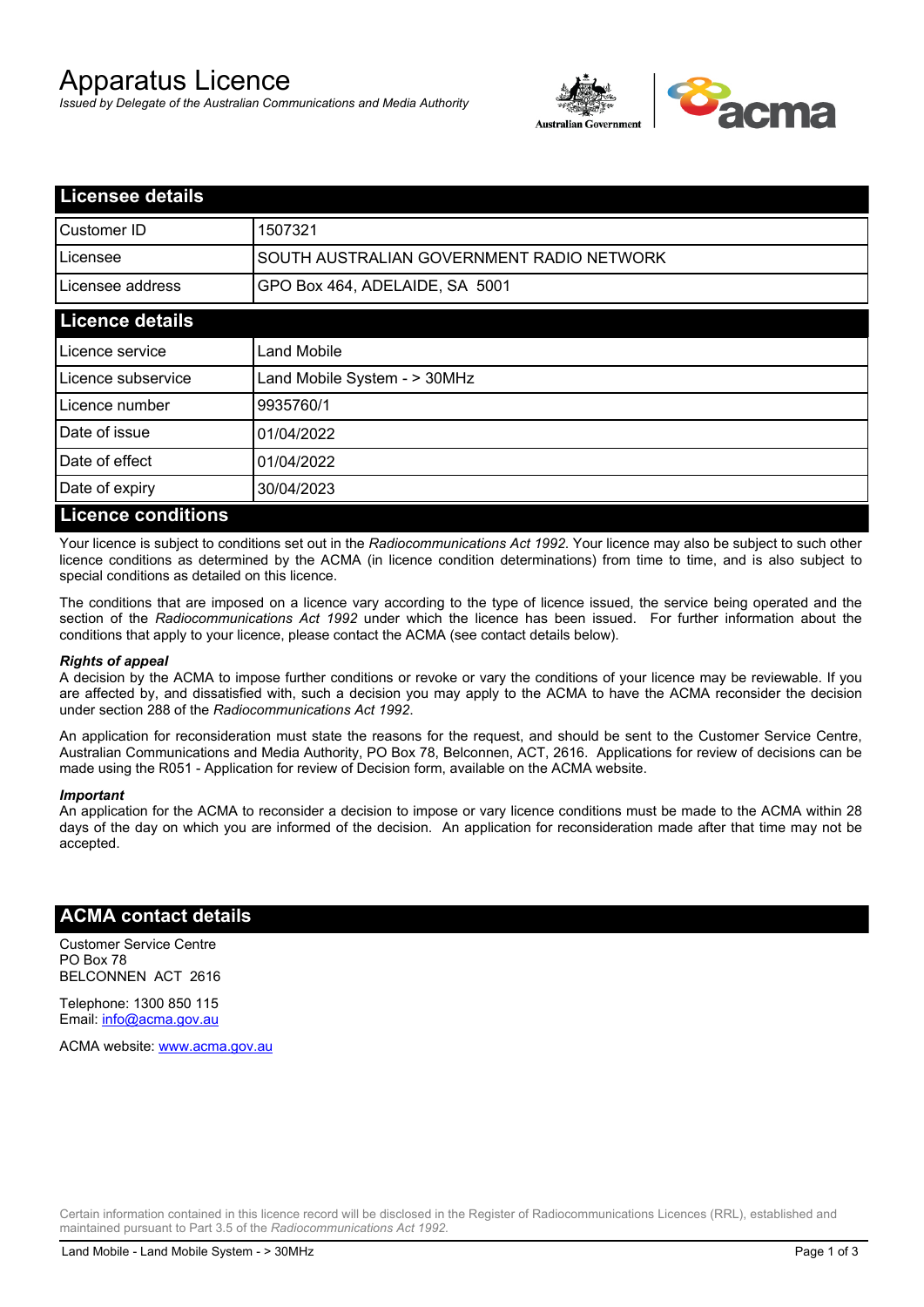### **Advisory Notes applying to licence no.: 9935760/1**

Conditions applicable to the operation of Land Mobile System station(s) authorised under this licence can be found in the Radiocommunications Licence Conditions (Apparatus Licence) Determination and the Radiocommunications Licence Conditions (Land Mobile Licence) Determination. Copies of these determinations are available from the ACMA and from the ACMA home page (www.acma.gov.au).